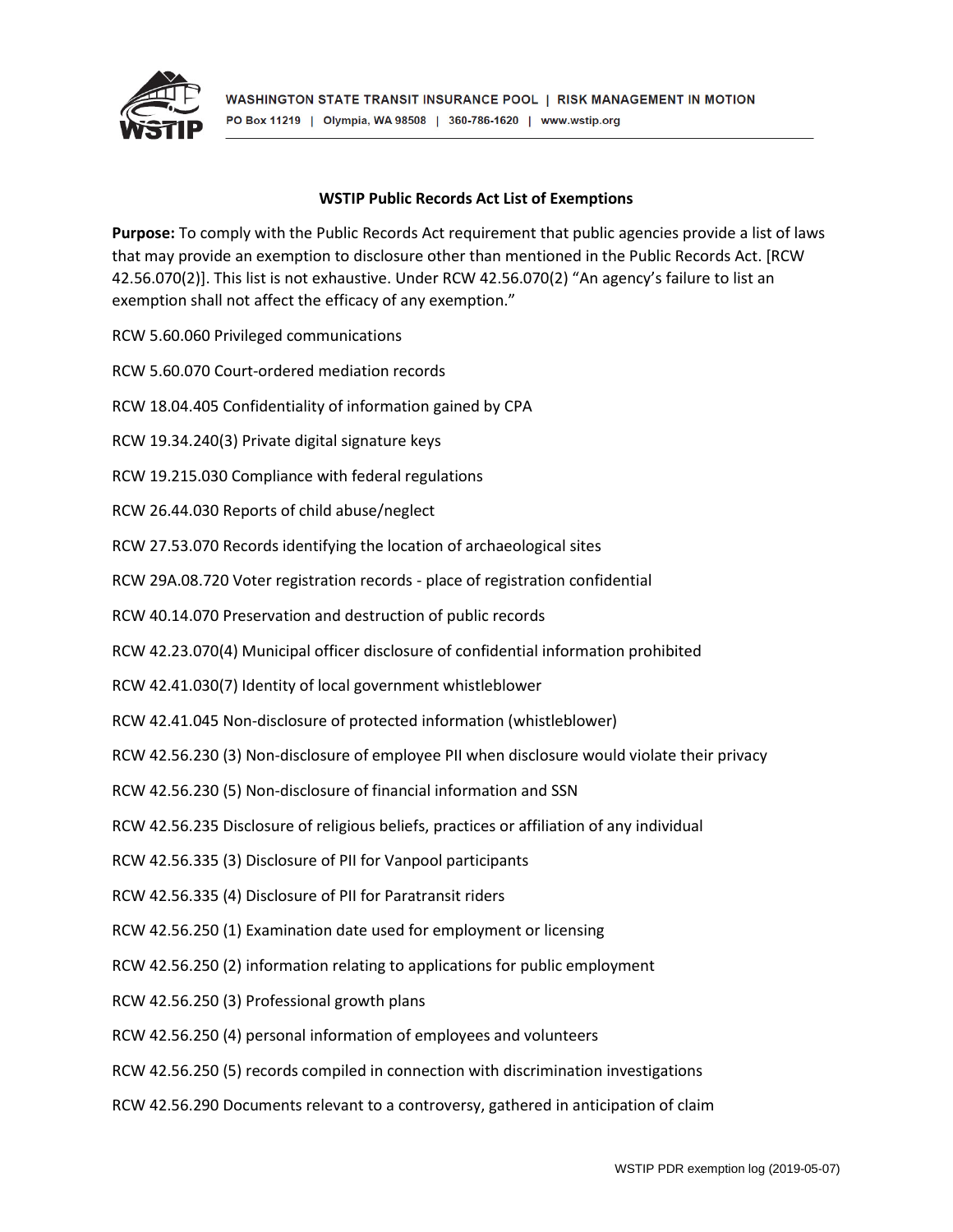

| RCW 42.60.020 Disclosure of religious beliefs, practices or affiliation of employees                                                      |
|-------------------------------------------------------------------------------------------------------------------------------------------|
| RCW 46.12.635 Disclosure of names and addresses of individual vehicle and vessel owners                                                   |
| RCW 46.52.080 Traffic accident reports - confidentiality                                                                                  |
| RCW 46.52.083 Traffic accident reports - available to interested parties                                                                  |
| RCW 46.52.120 Traffic crimes and infractions - confidential use by police and courts                                                      |
| RCW 46.52.130(3) Abstract of driving record                                                                                               |
| RCW 48.62.101 Liability reserve funds established to settle claims.                                                                       |
| RCW 50.13.060 Access to employment security records by local government agencies                                                          |
| RCW 50.13.100 Disclosure of non-identifiable information or with consent                                                                  |
| RCW 51.28.070 Worker's compensation records                                                                                               |
| RCW 51.36.060 Physician information on injured workers                                                                                    |
| RCW 60.70.040 No duty to disclose record of common law lien                                                                               |
| RCW 68.50.105 Autopsy reports                                                                                                             |
| RCW 70.02 Medical records - health care information access and disclosure                                                                 |
| RCW 70.48.100 Jail records and booking photos                                                                                             |
| RCW 70.58.055 Birth certificates - certain information confidential                                                                       |
| RCW 71.05.660 Treatment records - Privileged communication unaffected                                                                     |
| RCW 71.24.035(5)(h) Mental health information system - state, county and regional support networks -<br>confidentiality of client records |
| RCW 72.09.585(3) Disclosure of inmate records to local agencies - confidentiality                                                         |
| RCW 74.13.280 Children in out-of-home placements - confidentiality                                                                        |
| RCW 74.20.280 Child support enforcement - local agency cooperation, information                                                           |
| RCW 82.32.330 Disclosure of tax information                                                                                               |
|                                                                                                                                           |
| Certain Federal Confidentiality Statutes and Rules:                                                                                       |
| 18 USC § 2721-2725 Driver and License Plate Information                                                                                   |

20 USC § 1232g Family Education Rights and Privacy Act

42 USC 290dd-2 Confidentiality of Substance Abuse Records